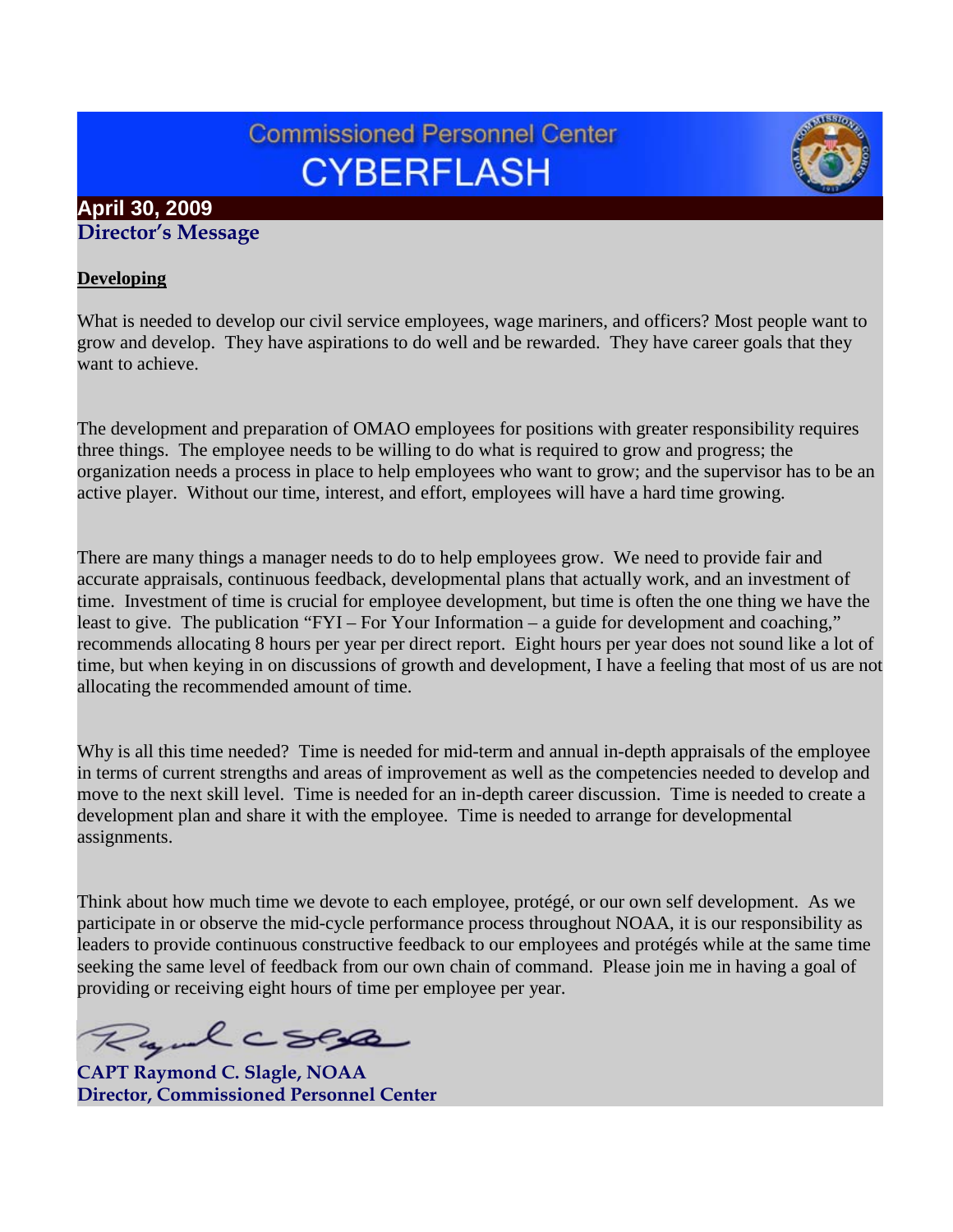## **Announcements**

## **Permanent Appointments**

The following officers were permanently appointed on April 15, 2009. TO BE ENSIGN: Kevin W. Adams Rachel M. F. Sargent

## **Promotions**

Congratulations to the officer that was permanently promoted on April 15, 2009. TO BE CAPTAIN: Michele A. Finn

Congratulations to the following officer that was temporarily promoted on April 15, 2009. TO BE CAPTAIN: Harris B. Halverson II

## **2009 Selections for Promotion**

Congratulations to the following officers that were selected for promotion by the March 2009 Selection Boards. TO BE CAPTAIN: Mark H. Pickett Michael D. Francisco Mark P. Moran

TO BE COMMANDER: Mark J. Boland Brian W. Parker Todd A. Haupt Robert A. Kamphaus

TO BE LIEUTENANT COMMANDER: Jason A. Appler Nicole M. Cabana Russell G. Haner John A. Crofts Paul A. Kunicki Jeffrey C. Taylor Nicholas J. Chrobak Daniel J. Price Nicole S. Lambert Chad M. Cary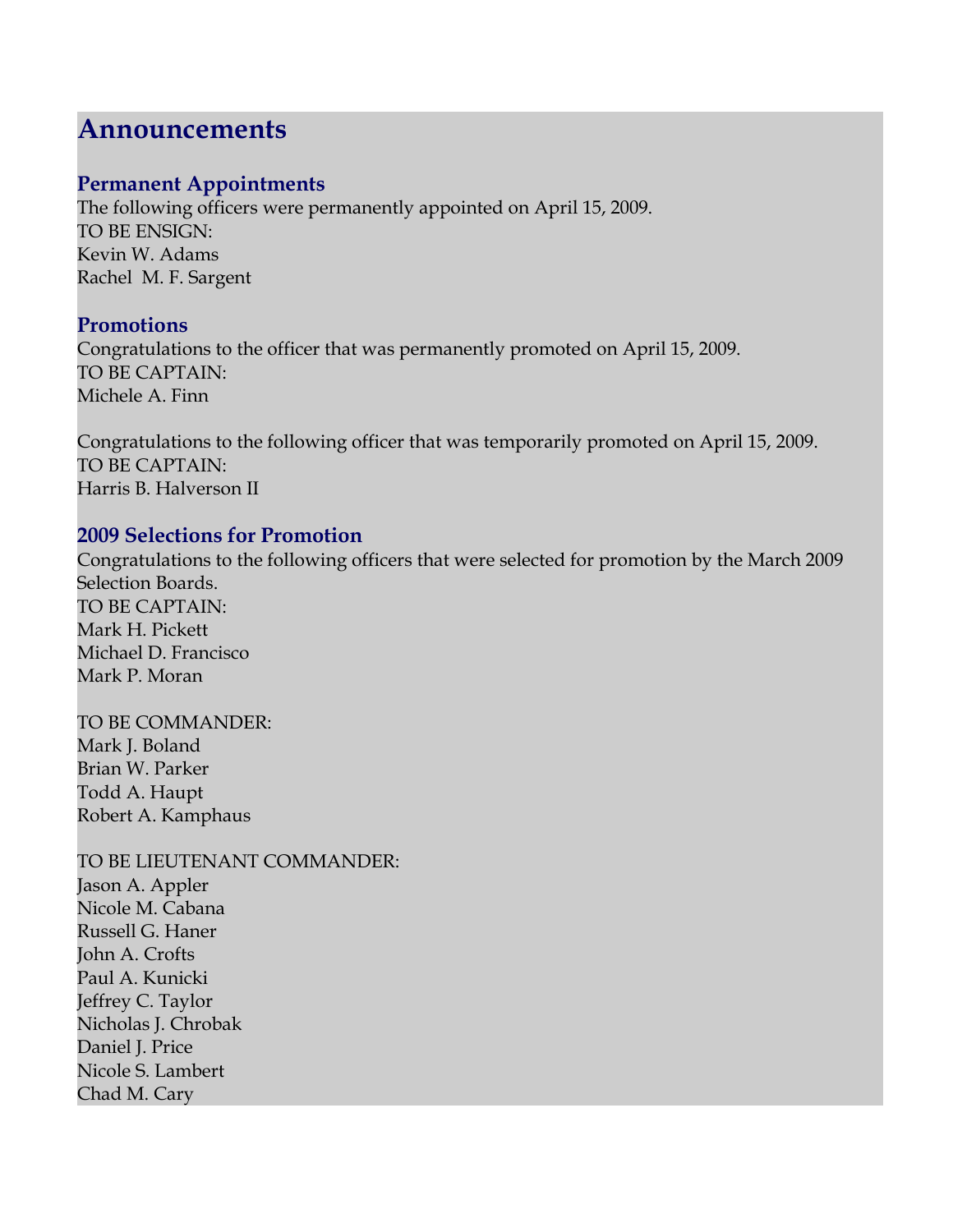#### TO BE LIEUTENANT:

Sarah K. Duncan Stephen P. Barry Samuel F. Greenaway Tracy L. Hamburger Michael O. Gonsalves Olivia A. Hauser Tony Perry III Jonathan R. French Amy B. Cox Matthew J. Jaskoski Stephen C. Kuzirian Lindsey M. Waller Jason R. Saxe David A. Strausz Rebecca J. Waddington Guinevere R. Lewis

TO BE LIEUTENANT (junior grade):

John H. Petersen Benjamin S. Bloss John F. Rossi Charlene R. Felkley Emily M. Rose Kevin W. Adams Matthew M. Forney Patricia E. Raymond Matthew J. Nardi Adam R. Reed Adrienne L. Hopper Rachel M. Sargent Ryan A. Wartick

## **Medical Updates**

Medical Requirements A Tuberculin Skin Test or Quantiferon test is required annually (unless contraindicated) for all shipboard/aviation personnel. It is also required annually for those officers embarking on a NOAA vessel for > 24 hours. All other officers are required to have either of these tests performed once every 5 years (unless contraindicated). Medical Records NOAA Corps officers are responsible for ensuring that all medical records and dental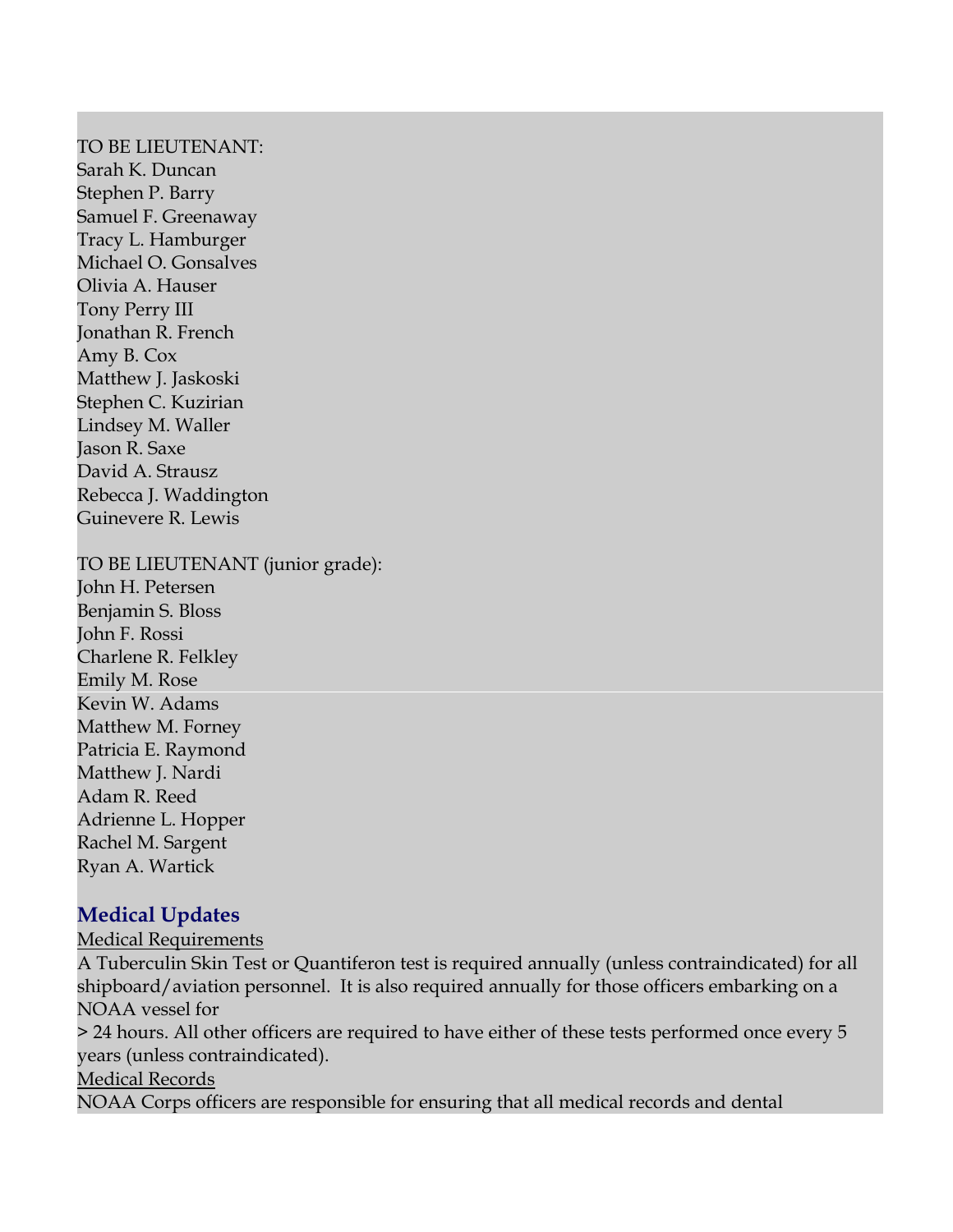examinations regardless of where the services were rendered are submitted to the Medical Administration Branch promptly for inclusion in your official medical file. All supporting documentation should be submitted within 30 days of receiving treatment. Supporting medical documentation includes the following but not limited to: lab reports, diagnostic procedures, treatment notes, etc.

5 Year Periodic/Annual Exam Requirements

Effective October 2008, the medical requirements were updated for the Periodic/Annual medical exams. Specifically, the following changes were added: RPR (serologic test for syphilis), annual screening mammogram (for females beginning at age 40), depth perception and spirometry. Please visit [http://www.corpscpc.noaa.gov/medical/medical\\_req.html](http://www.corpscpc.noaa.gov/medical/medical_req.html) to view these updates. Officers that have submitted physical exams prior to October 2008 must ensure that the new requirements are met in order to have a current physical examination on file.

Receiving 5 Year Periodic/Annual Exams at Military Treatment Facilities

As a result of the new trend toward Preventative Health Assessment screenings which are now being conducted at most Military Treatment Facilities, a number of NOAA Corps officers have expressed their inability to receive the necessary medical tests required for the NOAA Corps. In order to prevent this from happening, you should download and carry a copy of the MTF letter with you to your physical examination. This letter is included in the Medical Package that can be located at [http://www.corpscpc.noaa.gov/medical/medical\\_req.html](http://www.corpscpc.noaa.gov/medical/medical_req.html)

## **Assignment Boards**

Assignment Board season begins in May. All officers are reminded to update their assignment preferences in the database through OPF Online: <http://www.corpscpc.noaa.gov/> Preferences listed on your Service Report are no longer loaded into the database. Assignment Board members will be provided a listing of the latest preferences listed in the database.

## **Ship Augmentation Needs**

Please don't forget the augmentation policy (officers are required to augment up to 30 days per year in the first two years after completing a sea assignment). It is the officer's responsibility to volunteer for augmentation periods. Your colleagues on ships need time off for leave and training, and they need your help! You'll need their help as well when you're at sea, of course. Please go to the Ship Augmentation Needs link shown on the bottom of the Cyberflash to plan your augmentation periods.

## **Approved Retirements/Resignations/Separations**

The following officers have approved retirements, resignations, or separations. Be sure to thank them for their service to NOAA and nation and wish them the best the next time you see these officers!

**\_\_\_\_\_\_\_\_\_\_\_\_\_\_\_\_\_\_\_\_\_\_\_\_\_\_\_\_\_\_\_\_\_\_\_\_\_\_\_\_\_\_\_\_\_\_\_\_\_\_\_\_\_\_\_\_\_\_\_\_\_\_\_\_\_\_\_\_\_\_\_\_\_\_\_\_**

| LT Bryan R. Wagonseller | May 1, 2009  |
|-------------------------|--------------|
| CDR James D. Rathbun    | June 1, 2009 |